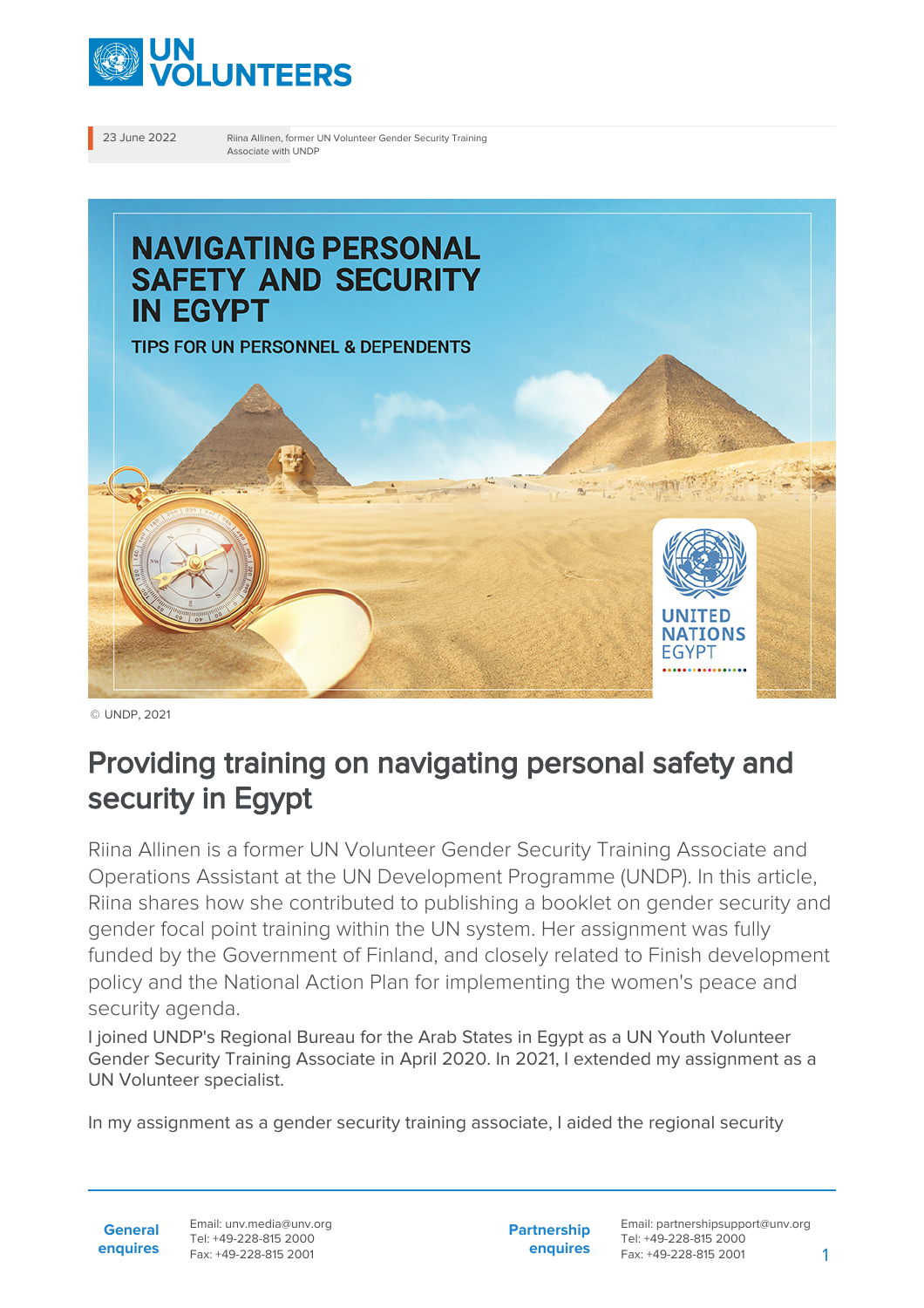

advisor in her attempts to mainstream gender into security policies. I supported her with the delivery of gender focal point training and the development of training materials for Women's Security Awareness Training. I also contributed to the publication of a booklet on "Navigating Personal Safety and Security in Egypt – Tips for UN Personnel and Dependents," a tangible and practical exercise to increase the level of awareness of security threats in Egypt.

### Can you tell us more about the booklet? Any challenges?

The booklet aims to raise awareness of harassment and attempt to equip UN personnel and dependents working in Egypt to deal with it more effectively.

Instead of writing a long paragraph on academic literature, we wanted to illustrate what research results meant in practice and intended to raise awareness through some practical and tangible examples. This involved our work with a designer who was able to bring to life what we meant by; for instance, we kept the graphics colorful on purpose to get people's attention.



Another point that we focused on was not to make this a *women's* security booklet because gender, as we know, is broadly understood and fluid. We decide to leave the whole gender

**General enquires**

Email: unv.media@unv.org Tel: +49-228-815 2000 Fax: +49-228-815 2001

**Partnership enquires**

Email: partnershipsupport@unv.org Tel: +49-228-815 2000 Fax: +49-228-815 2001 2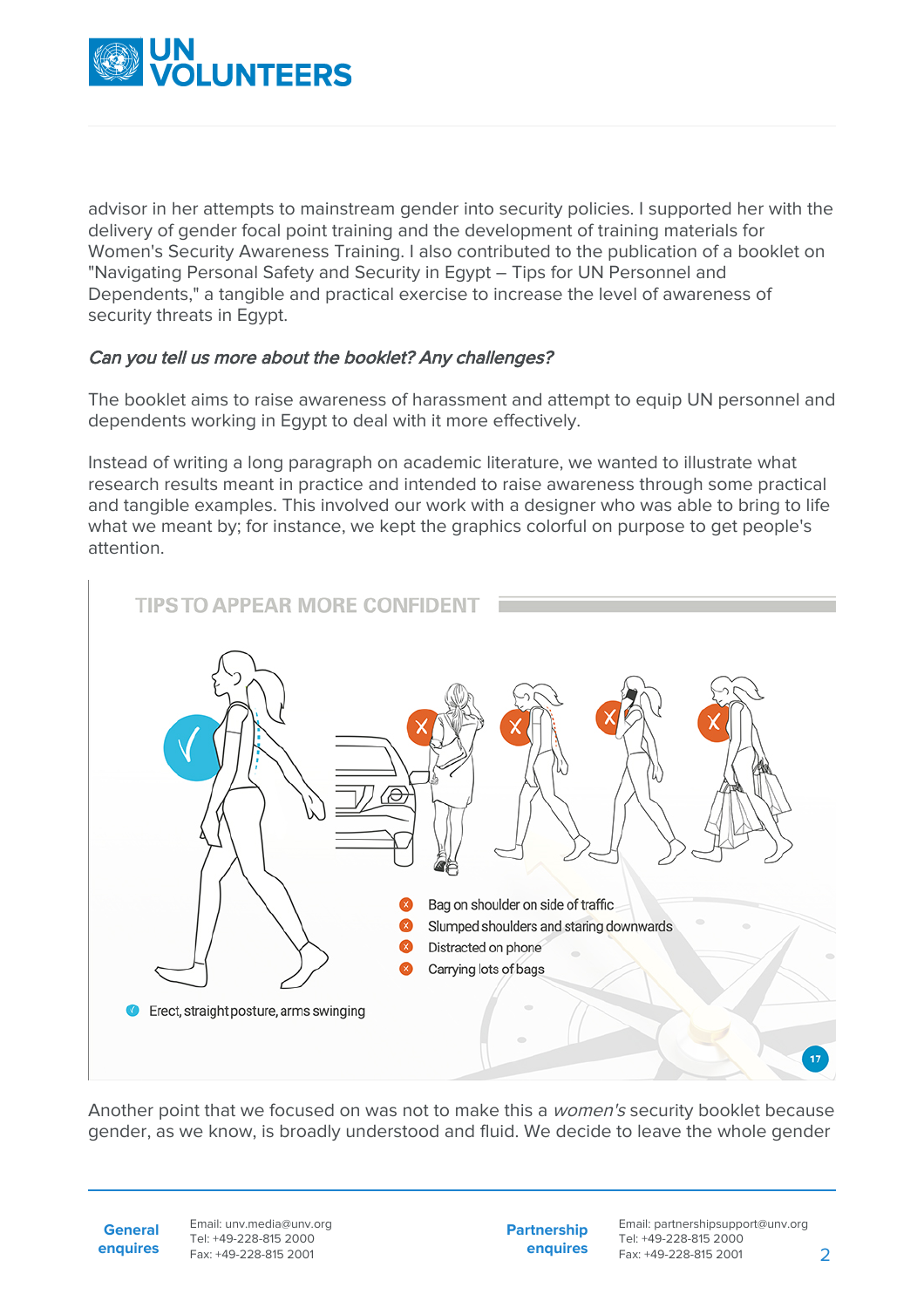

specification out of the booklet, while acknowledging that women represent a larger group of people who are vulnerable to sexual harassment and abuse, but not excluding others as per the approach of the booklet.

Lastly, contributing to a booklet that is so Egypt-specific without me being Egyptian or me even trying to pretend that I know the context was a challenge. In order to overcome this, we had over a dozen of inputs from subject matter experts from within or outside the UN system. These subject matter experts were mostly locals and could give us some insights into the realities of everyday life in Egypt.

In January 2021, we finally had an official email advertising the publication of the booklet. The moment of having it published and being able to share it with colleagues was the most memorable moment for me.

#### What were your other roles as a Gender Security Training Associate?

In collaboration with the UN Department for Safety and Security (UNDSS), which is in charge of coordinating the gender focal point network in the UN Egypt system, I was fortunate to facilitate a gender focal point training and gathered all the gender focal points of Egypt. This was personally meaningful for me, as I had previously worked as a gender focal point before joining the UNV programme. It was great to feel my professional progression with this topic.

I also supported the UNV capacity development team at headquarters in Bonn in their efforts to deliver workshops on the prevention of sexual exploitation, abuse and harassment since June 2021, offering virtual workshops around the topic. These workshops have invited currently/ previously serving UN Volunteers with gender expertise to talk twice a month. I was inspired by the opportunities to share some of my experiences before becoming a UN Volunteer and during my assignment and was keen to share knowledge in the thematic area of preventing sexual risk contact.

#### What does the word 'security' mean to you?

Security is a shared responsibility. It is all about us looking out for each other. None of these violations would happen if everyone took responsibility. That's the bottom line that we emphasize when we raise awareness on the importance of this shared responsibility.

Gender Security Training is not a tick-in-the-box activity. We need to start shifting the narrative around blaming victims. We need to look at the core reasons why these violations happen in the first place. And we need to believe in this shift, which could take more than decades. We are becoming more polarized than ever, and, more than

**General enquires**

Email: unv.media@unv.org Tel: +49-228-815 2000 Fax: +49-228-815 2001

**Partnership enquires** Email: partnershipsupport@unv.org Tel: +49-228-815 2000 Fax: +49-228-815 2001 3